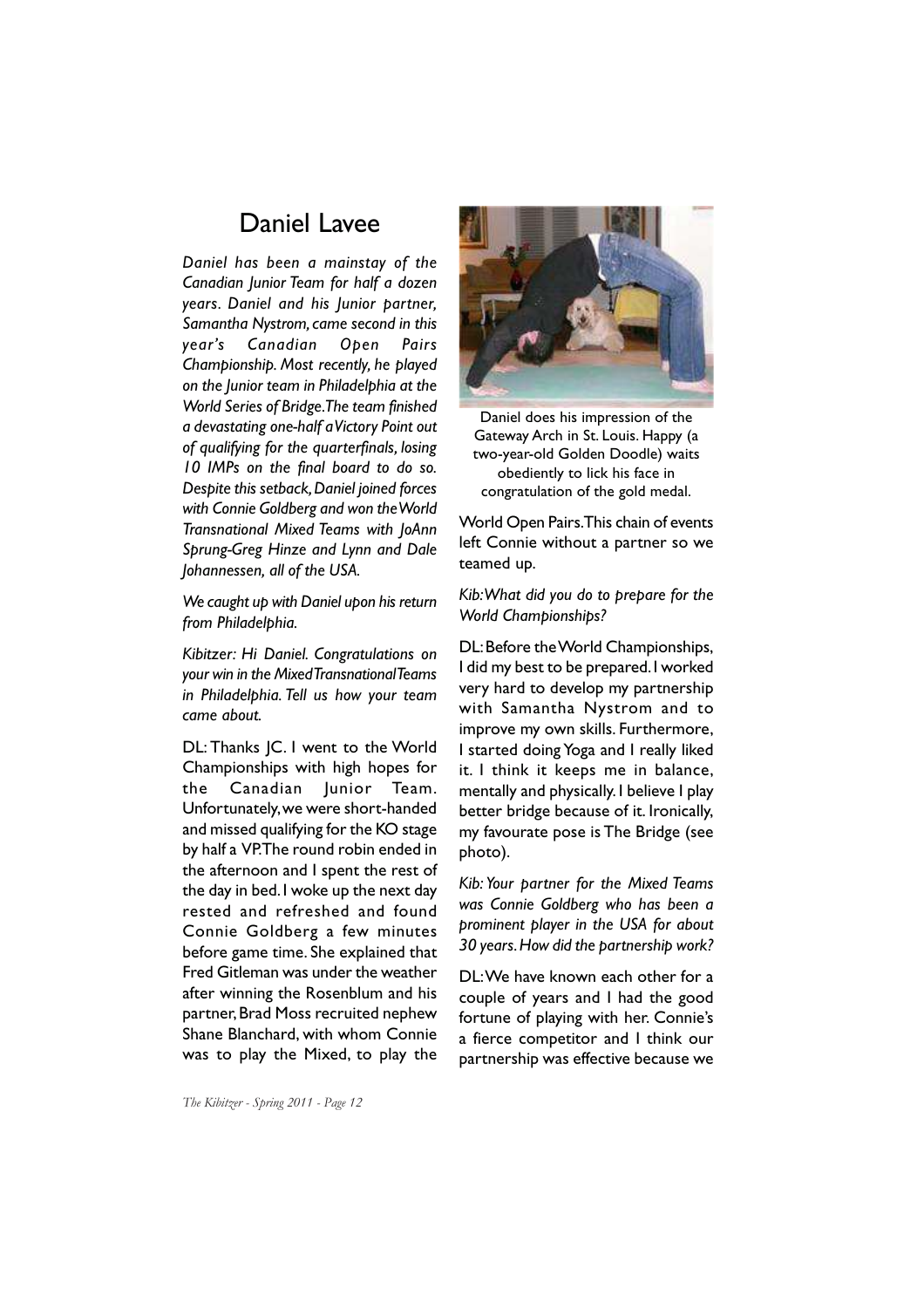kept things simple and tried to make things easy for each other. More importantly, we played well and had a lot of fun.

*Kib: Give us a little of the feel of the Transnational event and the World Bridge Series.*

DL: The World Mixed Swiss Teams consisted of 12 rounds with 10-board matches played over the last two and a half days of the two-week tournament. Men sit North/West and the women sit East/South in mixed events. As a result, a man and a woman are on each side of the screen. Some women try to dress provocatively attempting to distract their male screen-mates. I was able to keep my focus despite being lucky enough to be screen-mates with some of the most beautiful women in the bridge world.

*Kib: There is apparently some controversy over whether this was a World Championship or not. Can you tell us what this is about?*

DL: There seems to be a mix-up with the WBF. The Conditions of Contest stated that the event was a World Championship, just as it was in previous years. I hope the confusion gets resolved shortly.

*Kib: Did your win lessen the disappointment over Canada's failure to qualify for the KO round of the World Junior Championship?*

DL: Definitely, I think it would cheer anyone up. One of our best juniors was unable to get into the US and that was tough to stomach. We gave it our best shot without him and it was painful to be half a Victory Point away from qualifying to the KO stage. Winning a gold medal was a complete 180.

*Kib: What's in the future for you in terms of bridge? Both in the short term and the long term?*

DL: I have two main focuses. Firstly, I want to help create a youth movement in Canada. Secondly, I am developing a new partnership with my former junior teammate, Anton Blagov. We will be playing the 2011 CNTC together and we are looking forward to playing on a team with you JC.

*Kib: Many of our brightest stars have moved to the USA for the potential of greener pastures there. Is this a possibility for you?*

DL: I am proud to be Canadian and I plan on living in Canada for the rest of my life, but anything is possible.

*Kib: We know you've been involved in teaching school children bridge. Can you tell us about that?*

DL: Kids are the future of bridge and the game can improve their academic and social skills. One day, I'd like to see thousands of Canadian kids playing bridge and I hope I can help. I'm teaching kids in my Grandparent-Grandchild program that I'm running at Hazel's and Partner's Bridge clubs. Furthermore, the ACBL is sponsoring free school bridge programs all over North America. I'm teaching the